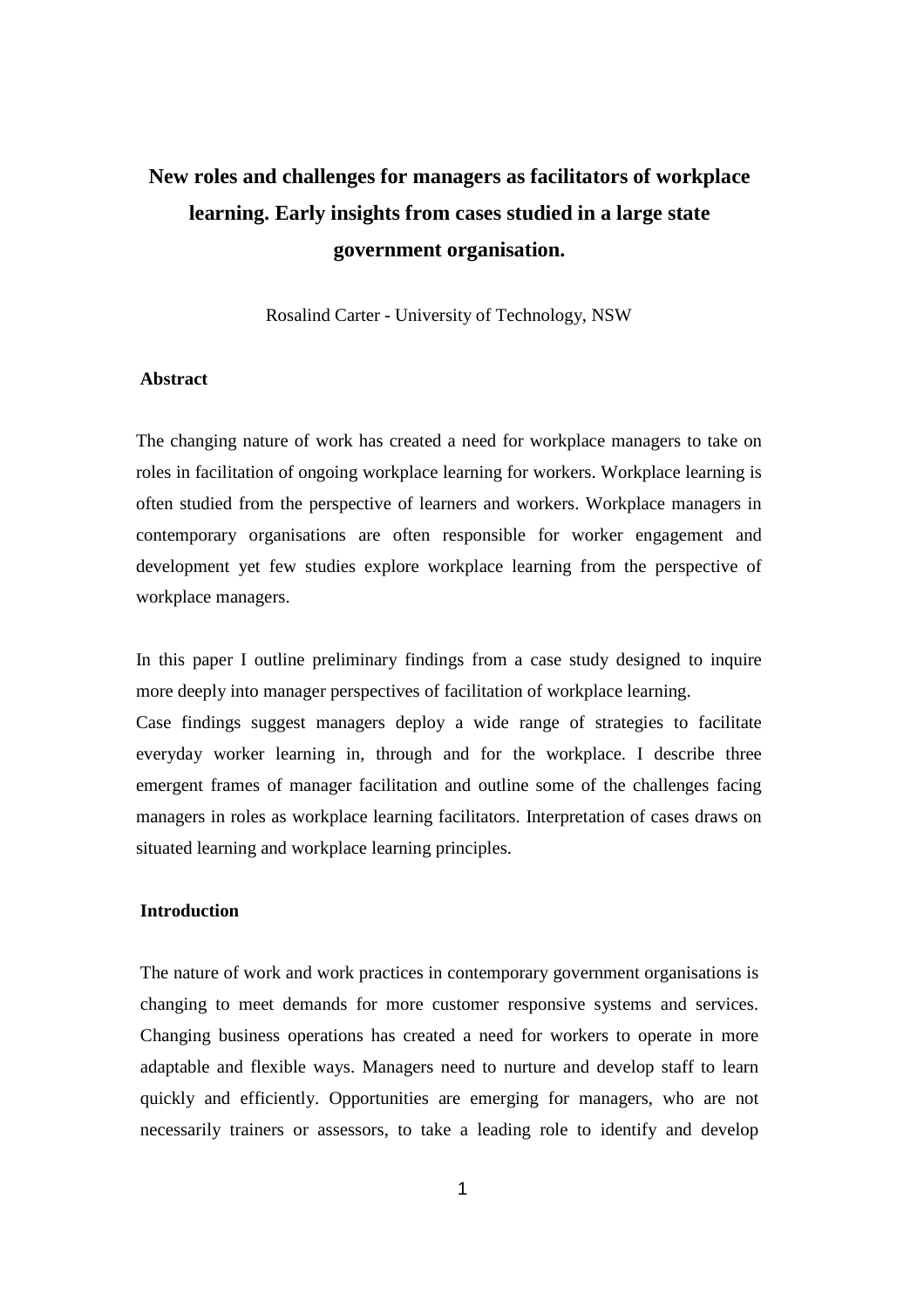opportunities to support continuous learning through everyday work practice. At the same time, there are also opportunities for organisations to develop strategies to support managers to facilitate not just workplace training, but also continuous learning through relevant and developmental work activity.

Studies in workplace learning often explore learning from the perspective of the learner worker, the trainer or from the perspective of the organisation (Marsick & Watkins 1999; Billett 2002, 2006). Few workplace learning related studies that I am aware of explore workplace learning facilitation from the perspective of a workplace manager, whose primary role is not that of a trainer, worker or learner.

The premise of this paper is that while managers may actively facilitate a range of workplace learning strategies in the context of their everyday work, the strategies they deploy and the challenges they face are not well documented and arguably not well understood by either managers or the organisation. The research uses case study methods to inquire into the actual role of the manager to describe activities and strategies deployed by managers to facilitate workplace learning. I contend that the role of the operations manager is evolving and changing in response to new demands being placed on workers and managers, and the organisation as a whole, to perform more efficiently and in a sustainable way. The context of the study is an operations manager working in a large state government organisation.

## **How workplace learning is discussed in this study**

For the purposes of this study, workplace learning is discussed in terms of processes to engage workers in activities to build their skills and knowledge, and further, to support the work of the organisation. Facilitation of workplace learning in this study is discussed in terms of actions taken by managers to guide workers through stages of thinking and acting, to learn in and from the context of work. Facilitation of workplace learning is therefore taken to mean actions and strategies deployed by managers to build worker awareness, understanding, skills and experience. The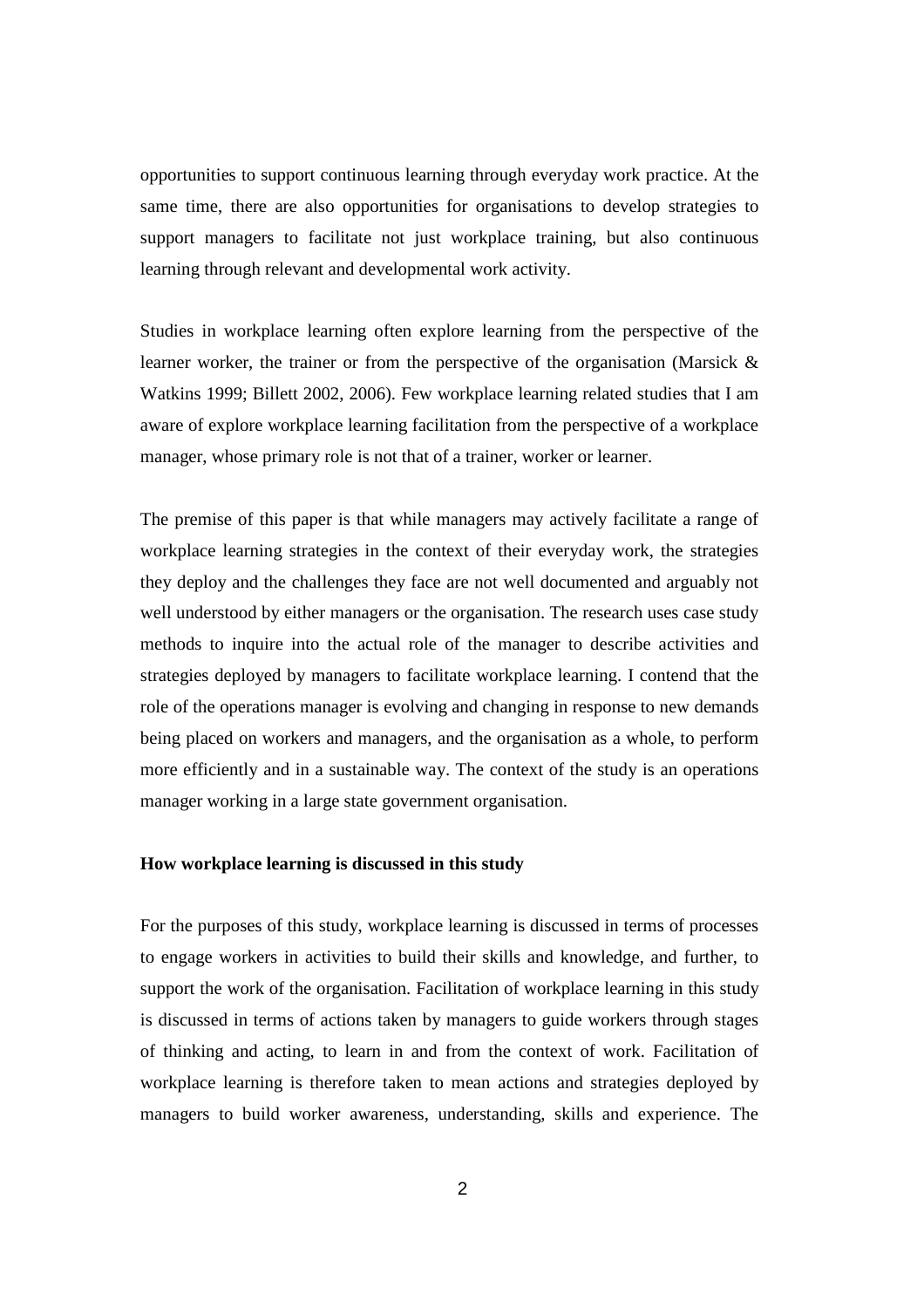overall aim of facilitation of workplace learning is to build worker capability and productivity through everyday work activity.

In my experience as a manager in a number of large government organisations, manager responsibilities often include roles in 'developing staff'. As a manager I have also observed that responsibility for 'developing staff' requires more than identification of skills gaps and encouragement of staff to attend organisationally funded staff training activities. Manager roles need to incorporate ongoing contextualised learning for workers with opportunity for workers to apply skills in practice. Managers need to create and maintain an environment which supports learning, guide workers through appropriate experience building activities and provide appropriate monitoring and feedback mechanisms for everyday job related activity. To prepare workers for constant change, managers, particularly with diverse teams, need to be able to deploy a wide range of strategies to support worker learning.

## **The complex nature of workplace learning**

The concept of workplace learning is often contested in how it is understood in different work settings. Hager (2006), suggests workplace learning is complex and needs to be viewed as a process of construction and reconstruction to adequately account for social, cultural and political dimensions in workplace settings. Further, Fenwick (2006) suggests, the construct of work-learning is multi-faceted consisting of a complex array of cognitive, political and biological dimensions. Such processes suggest a need to shift how organisations view work and learning.

From an organisational perspective Argyris and Schon (1996) suggest that managers can play a pivotal role in facilitating learning through inquiry to improve performance, to resolve problems and by being alert to the possibility of organisational conflicts. Some insight into how managers might contribute to organisational level learning is also provided by Schein (Argyris & Schon 1996)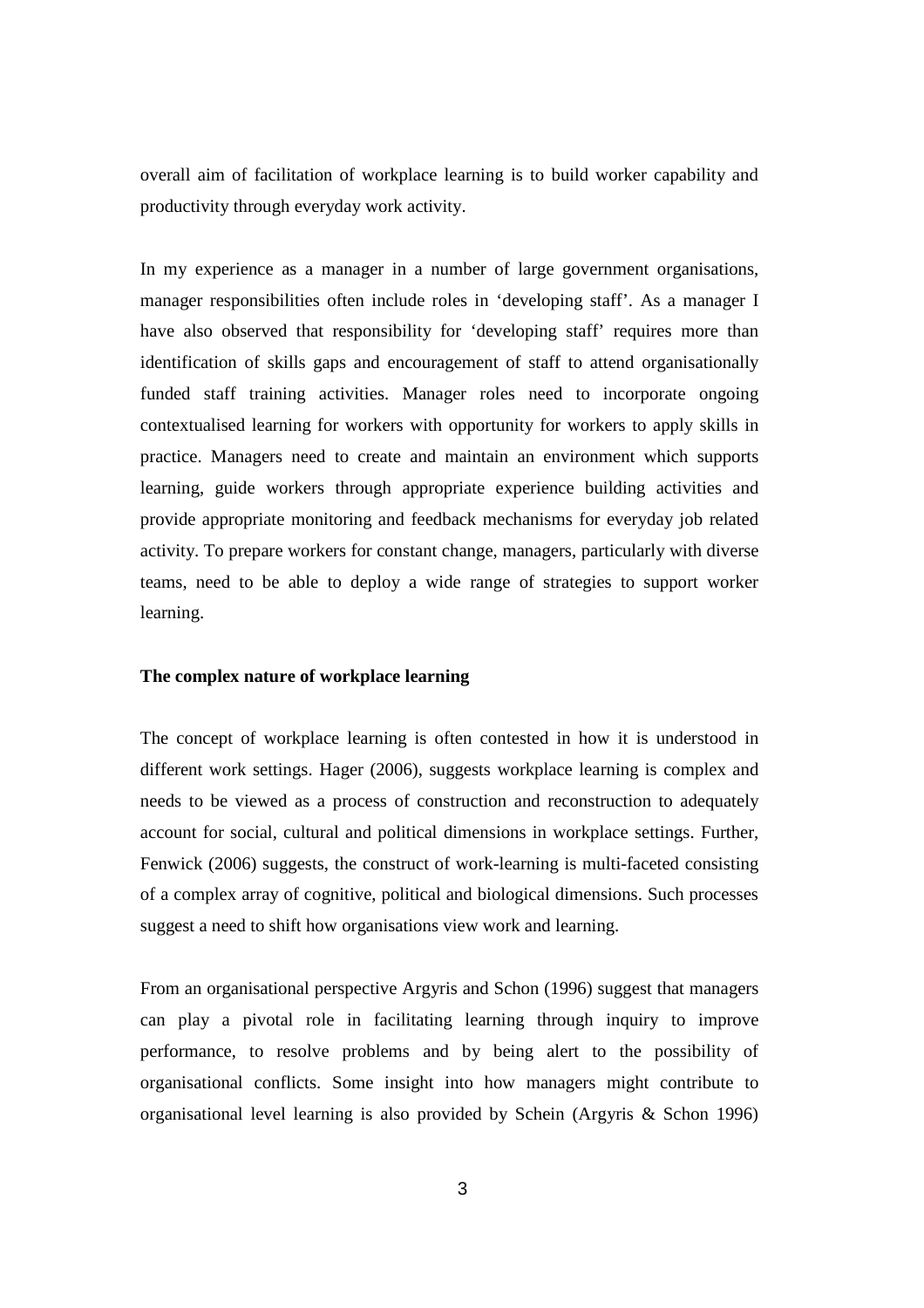who suggests leaders and managers who make learning processes part of the workplace culture, may begin the process of developing a 'learn how to learn' environment, minimising fear of failure, and maximising trust, support and reward. Similarly, Casey (1999) suggests new learning in organisations needs to be facilitated and maintained. Bierema and Eraut (2004) observe however, that while managers are increasingly expected to foster the learning of their staff, they rarely receive any training for their roles in facilitation of informal workplace learning for either individuals or groups.

Central to understanding learning at work are the ways in which workplaces invite workers to participate and how the workplace provides access to the type of guidance that is required for workers to learn (Billet 2002a; 2006). While worker participation is contingent upon the kind of experiences and interactions workers can secure from the workplace, workplaces are also contested environments (Billett 2006). As Billet suggests, however, workplace participatory practices are subject to influences of hierarchies, issue of gender, culture, interest groups and the possibility of conflicting workplace relations. This, as Billett suggests can make workplace participation a varied experience. Hughes (1999) also notes that workplace hierarchies and power relations may render the workplace fundamentally problematic as an ideal learning environment. The role of managers as 'manager', Hughes suggests, can conflict with their role as a learning facilitator when the process of learning is at odds with business objectives. A sensitive workplace learning program, Hughes suggests, would employ a learning facilitator who is relatively independent of the organisation and its interests.

The problematic nature of manager facilitation of workplace learning is further illustrated by Hughes (2004). In a study of a small group of public sector employees in their first few months of employment in administrative positions, Hughes (2004) found that supervisors had little direct involvement in facilitation of learning for their staff. The study found supervisors were only able to exercise indirect influence on worker learning through allocation of challenging tasks and accountability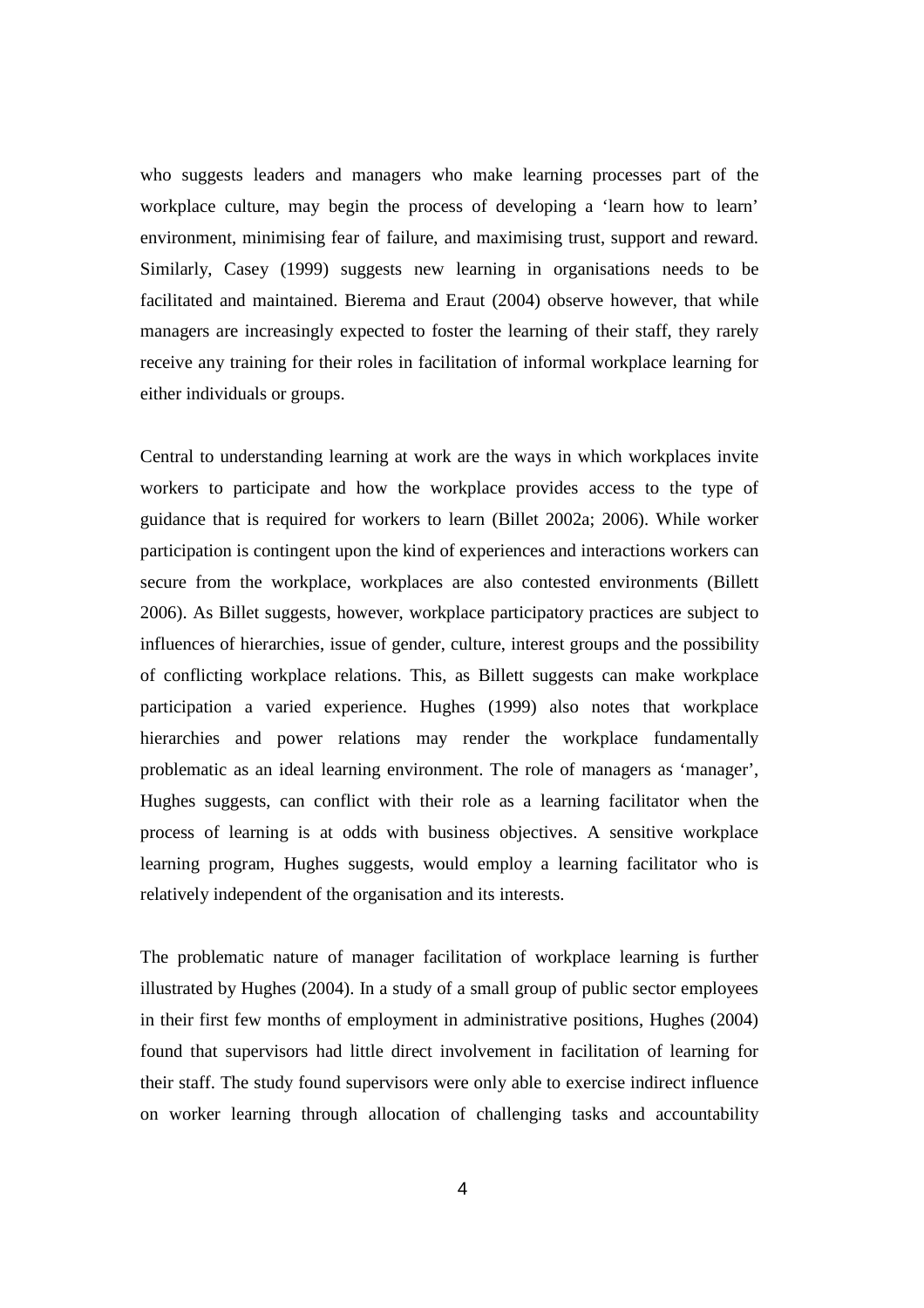measures. Supervisors were found only to 'shape' worker learning through creating what Kornbluh & Greene (1989 in Hughes 2000) called an 'educative environment' that contains pressures and incentives to encourage learning. Hughes (2004) concluded that supervisors are unlikely to the able to sustain a direct, personal or facilitative role in relation to the learning processes of staff. Supervisors, he suggests should focus, rather, on the indirect effects of their actions on the learning of staff.

Building on the concept of legitimate peripheral participation and situated learning theory (Lave & Wenger 1991) Billett (1994; 2002; 2006) suggests a situated learning model for work contexts provides a useful framework for building interactions between learners both within the work community and across community boundaries. Billett's model combines workplace learning affordances such as frequent participation, support from a mentor and readiness of the worker and workplace to engage in learning processes. The ways in which managers might apply these types of work learning affordances is a subject of this study.

### **The study**

This paper arose from early stages of my case study research exploring the actual role of a middle level operations manager as a facilitator of workplace learning in a large state government organisation in NSW. The focus of the study is a manager with responsibility for management and development of large and diverse operational teams. To illustrate diversity, teams work in administration offices, laboratories, tool stores, maintenance workshops, hospitality, commercial kitchens, children's centres, security, grounds, call centres, human resources, libraries, counselling and site related special projects. Teams consist of full time and part time staff, permanent, temporary and casual staff. The espoused manager role combines management, leadership, planning, organising and worker development. The study was designed to collect examples of manager perspectives in facilitating learning for others through their work and their workplaces. The primary research question asks 'what is the role of the manager in facilitating learning at work?'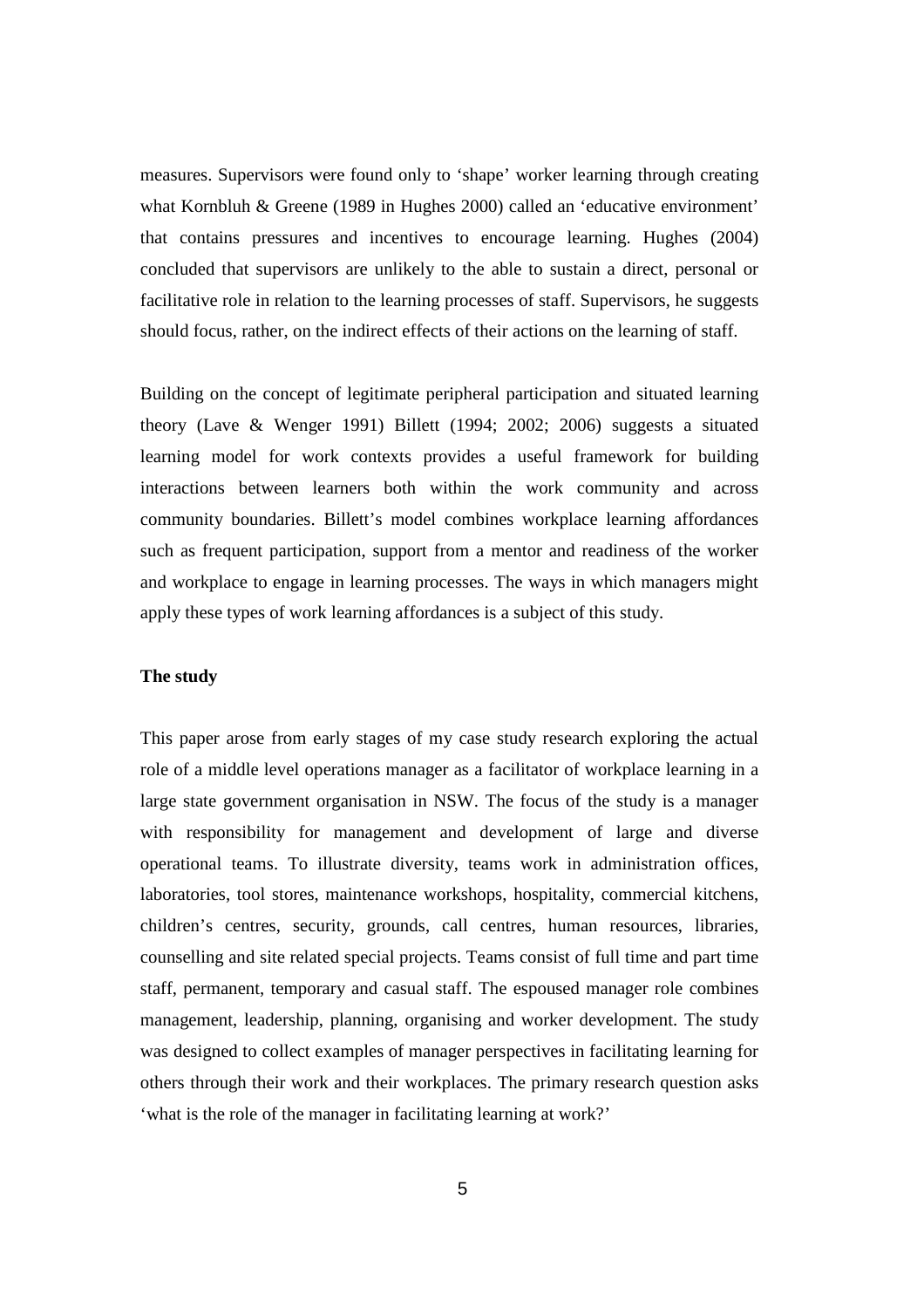## **Method**

Semi structured interviews were conducted with five operations managers to inquire into their roles and experiences in facilitating learning for others through work. Organisational documents such as strategic plans, human resource capability development initiatives and manager position descriptions were reviewed for indications of organisational expectations of manager involvement in worker development. Semi structured interviews with organizational staff development managers were also conducted to provide a perspective on organizational level support for managers in their roles as facilitators of workplace learning, however, this aspect of the study is not included in this paper.

Cases were analysed according to themes emerging from preliminary cases. Broadly, themes included references to context, social learning, individual learning, facilitative interventions, participation, provision of opportunities, engagement by workers and constraints and challenges facing managers. Situated learning theory, adult learning and workplace learning principles provided an overall analytic framework. Identification and interpretation of themes are also influenced by my experiences as a manager and student.

#### **Findings from selected cases**

A review of a range of organisational documents indicated that operations managers are expected, in several ways, to actively contribute to staff capability development, namely, but not necessarily limited to, staff in the own teams. Strategic and annual plans for example, indicate collective objectives for all staff including middle level managers, to contribute to and participate in 'workforce development' and 'capability development'. Manager position descriptions include for example, references to responsibilities in provision of 'staff training and development' and organizational strategy documents include references to managers being 'coaches, mentors and guides' to others.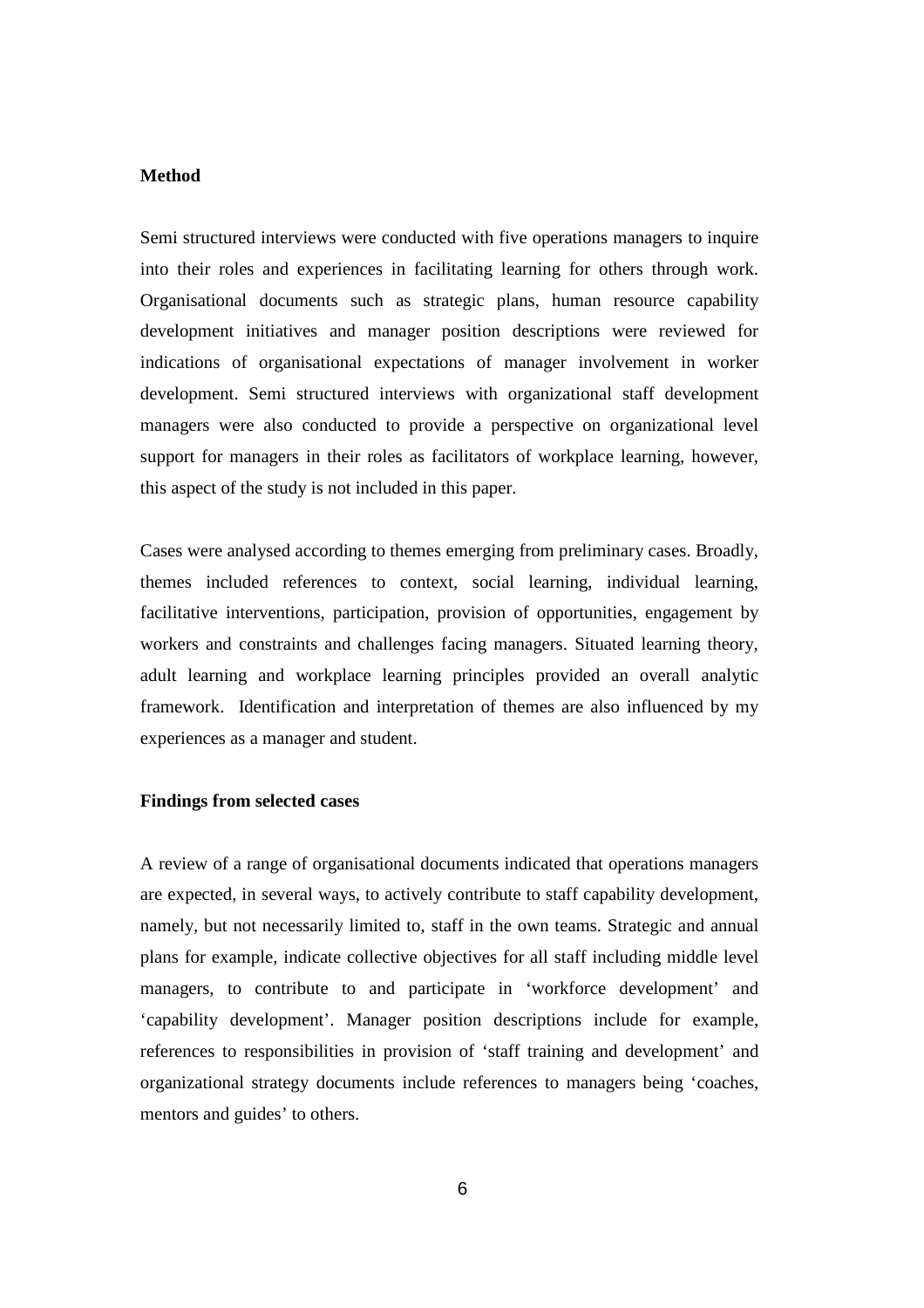In interviews, managers responded to questions about how they facilitate workplace learning. They discussed their actions and engagement in workplace learning facilitation in ways which indicate three broad frames of activity. The three frames are described, for convenience, as operational, functional and strategic facilitation. Briefly, an operational frame represents learning facilitation activity which suggests managers focus on managing everyday business operations and compliance related matters. The functional frame suggests managers organise work and learning to create immediate opportunities and the strategic frame suggests managers actively identify and seek to develop longer term strategies to support worker learning.

Learning facilitation activities within these three broad frames are explained further as follows.

## **An Operational frame – managing everyday operations**

Operations managers facilitating work and learning in an operational frame tend to focus discussion on everyday operational matters and how they facilitate learning through arranging compliance related training such as occupational health and safety, vehicle driver licenses, food handling and safely certification. Learning is often referred to as training and the training is usually arranged through the staff training unit and delivered and assessed by an accredited trainer. Operations managers gather information periodically from staff about training needs and arrange for staff to attend training or a structured learning activity. While staff need to be provided with training to address compliance requirements not all training is planned for funding by the organisational staff training unit. Managers are often required to find alternative sources of funding to provide the required training.

Manager approaches to facilitation of workplace learning are primarily reactive, addressing, where possible, needs identified through data gathering exercises.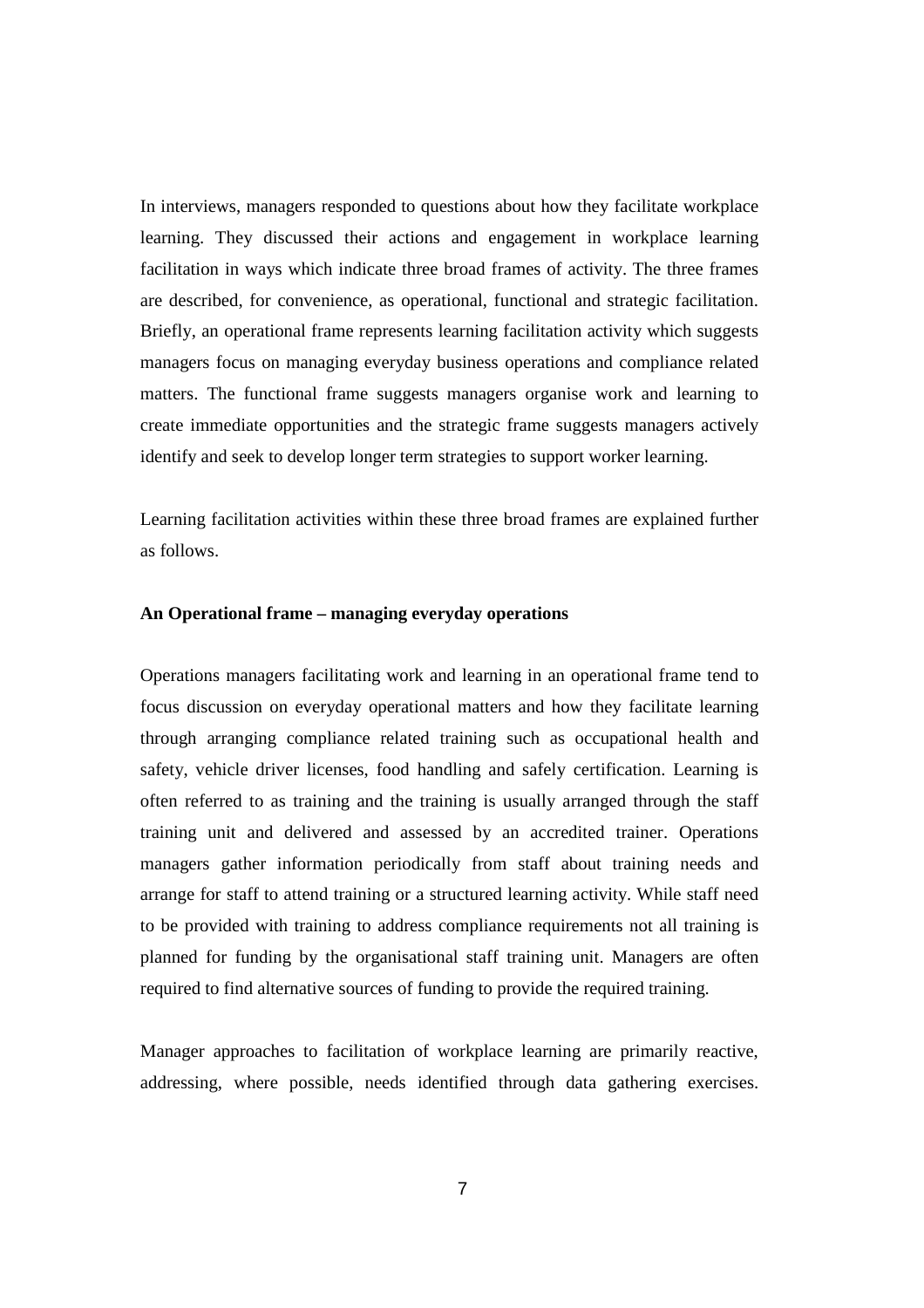Operations managers operating in this frame talk about the need to 'get the job done' on time, within budget and according to relevant organisational policies.

### **A Functional frame - managing operations and identifying learning needs**

Operations managers facilitating learning in a functional frame actively seek to address work learning needs by encouraging participation in staff development training programs (non compliance related), formal course work, conferences and staff forums. Managers actively seek to 'know' their staff through one to one and group conversations and say they coach, mentor and guide learning through participation and engagement in work projects. Managers utilise structured training programs offered by the organisation to enable workers to use, for example, new communication tools such as web conferencing, pod casting, and blogs, online and e-learning programs. Managers also facilitate forms of experiential learning through allocation of work which they perceive will challenge others or prepare them for changes in work or the work environment.

Managers operating within this frame also discuss utilising the social networks formed among team members as a way to share skills and knowledge with each other. Managers talked about supporting learning by fostering a collaborative work environment. Some managers sought to provide physical space for social gatherings but found that lack of time, funds and motivation of team members can sometimes prevent any real progress in development of social networks. Several managers acknowledged that while social networks and learning communities are valuable for learning, they are also sometimes difficult to establish and maintain. In discussing formations of work communities, one manager observes that

'…*it's about creating an environment where … communities can form and I think it's about knowing the people'.* Mark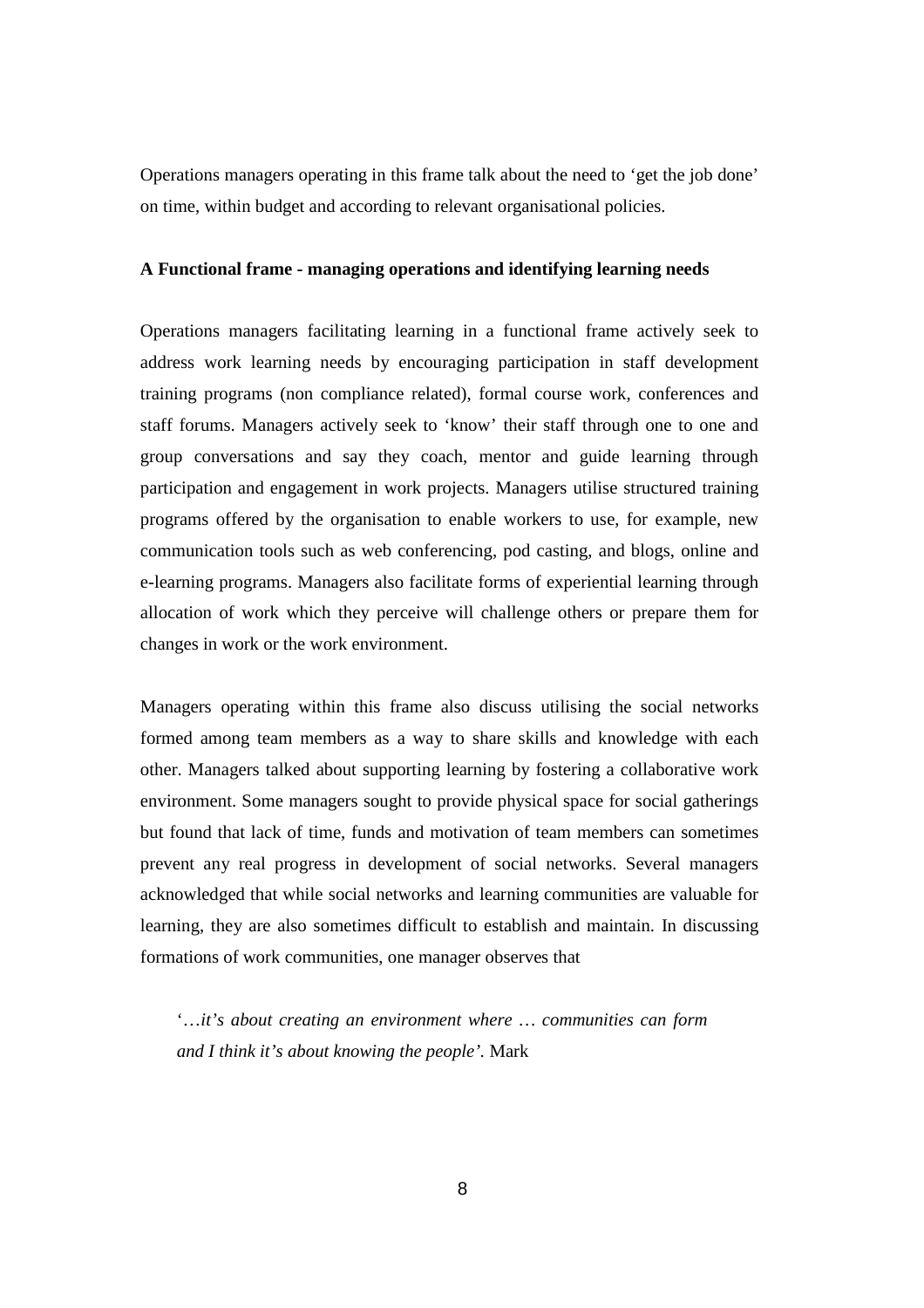Less structured yet intentionally facilitated learning activities planned to provide learning opportunities include group staff meetings, job rotations, coaching, mentoring and guiding, professional conversations, networking and modelling. Some facilitative interventions were found however to be not altogether useful strategies for some cohorts of worker. As one manager explained,

*'...we do ad hoc mentoring, guiding and all that but it is ad hoc….I can't say we have our own strategies but again with the size of the staff and the fact that so many are casual and some only come in at night …how do you engage those people…'.* Olivia

Managers operating in this frame operate in both a reactive and proactive ways to plan and manage training programs to address organisational objectives. This frame is characterised by active identification of staff learning needs and creating supportive learning environments. Managers talk about creating opportunities for learning and use of organisationally arranged training to address ongoing changes in for example, use of office or laboratory technologies, legislative requirements or to improve service levels or use of existing systems. Manager approaches to facilitating workplace learning in this frame are characterised by manager perceptions of what opportunities they think will be useful for others given current circumstances.

## **A Strategic frame – managing learning for longer term planning**

Managers operating in this frame combine reactive and ad hoc learning strategies with longer term strategic plans for staff learning. The facilitation process includes identification of work learning needs to meet current and some anticipated future job requirements through work and job design, providing work related developmental opportunities and encouraging participation in training programs.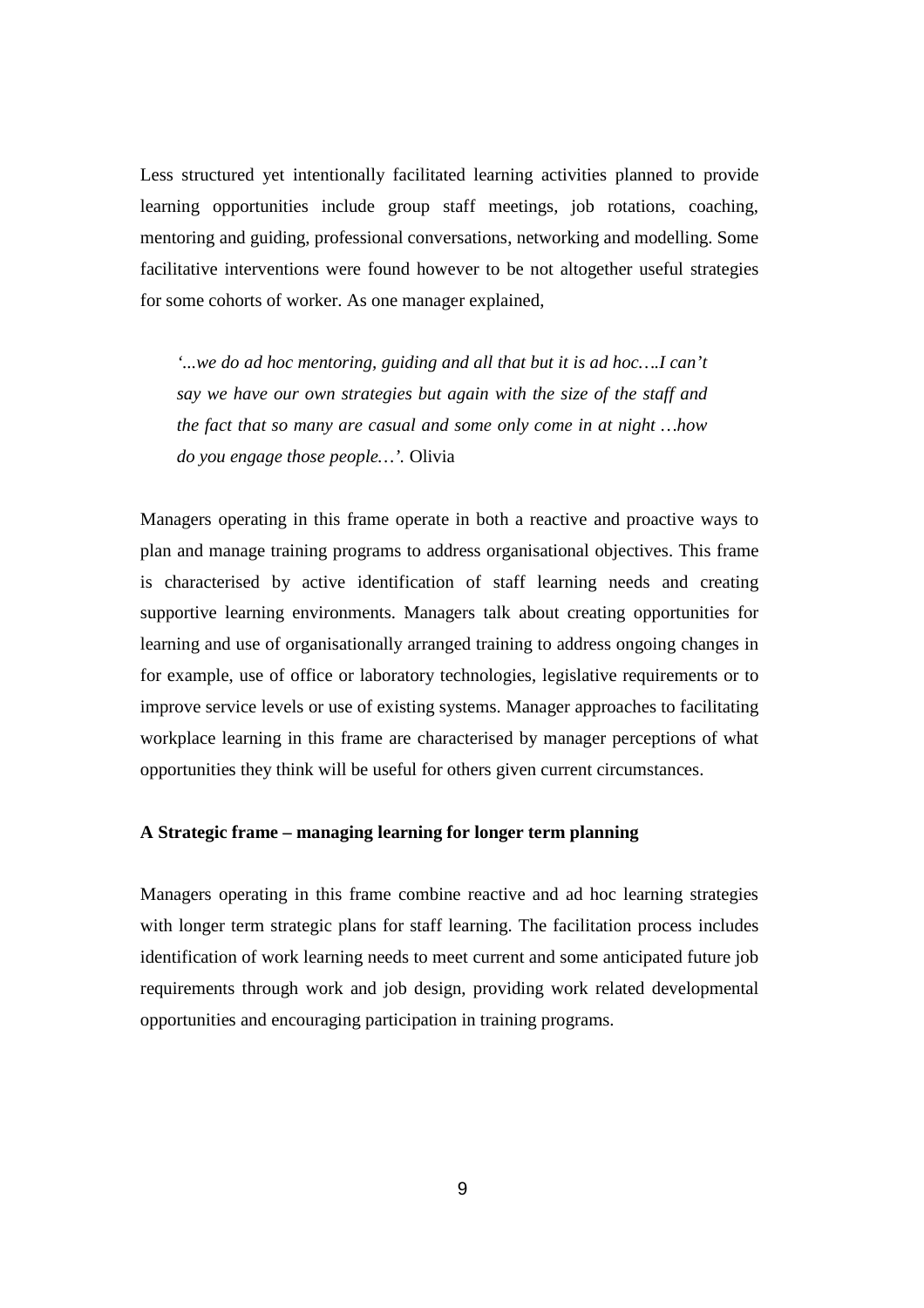Managers operating in this frame refer to linking their strategies with organisational business plans or organisation wide staff development strategies. As an example, one manager indicated:

'…w*e are looking at some change management issues in a particular area…some of these things relate directly back to our vision statement*' and further

'…*I'd like to have an active discussion in terms of leadership aspects or their professional development… to talk conceptually in terms of development*….'. Chris

## **Summing up manager roles and challenges for facilitating workplace learning**

Constant change in the workplace appeared to drive mangers to find ways to more efficiently distribute work and to engender a culture of 'learn to learn' among staff to keep up with the pace of change. Implementation of new systems, policies and procedures and increasing demands on manager time appear to contribute to creating a need for more effective utilisation of resources and facilitation of on–the-job workplace learning for team members.

The recent introduction of a performance development scheme has created a new demand for managers to offer more structured facilitative learning interventions such as mentoring, coaching and guiding to assist workers to develop and improve their performance. Managers noted however, difficulty in engaging some staff in discussions about individual learning and development needs. Managers note that the extensive commitment, time and energy required to facilitate learning using facilitative interventions is inhibitive for both the manager and worker. This raised number of issues for managers about both the process of managing individualised learning and facilitation processes through structured interventions like mentoring and coaching, for large teams of workers.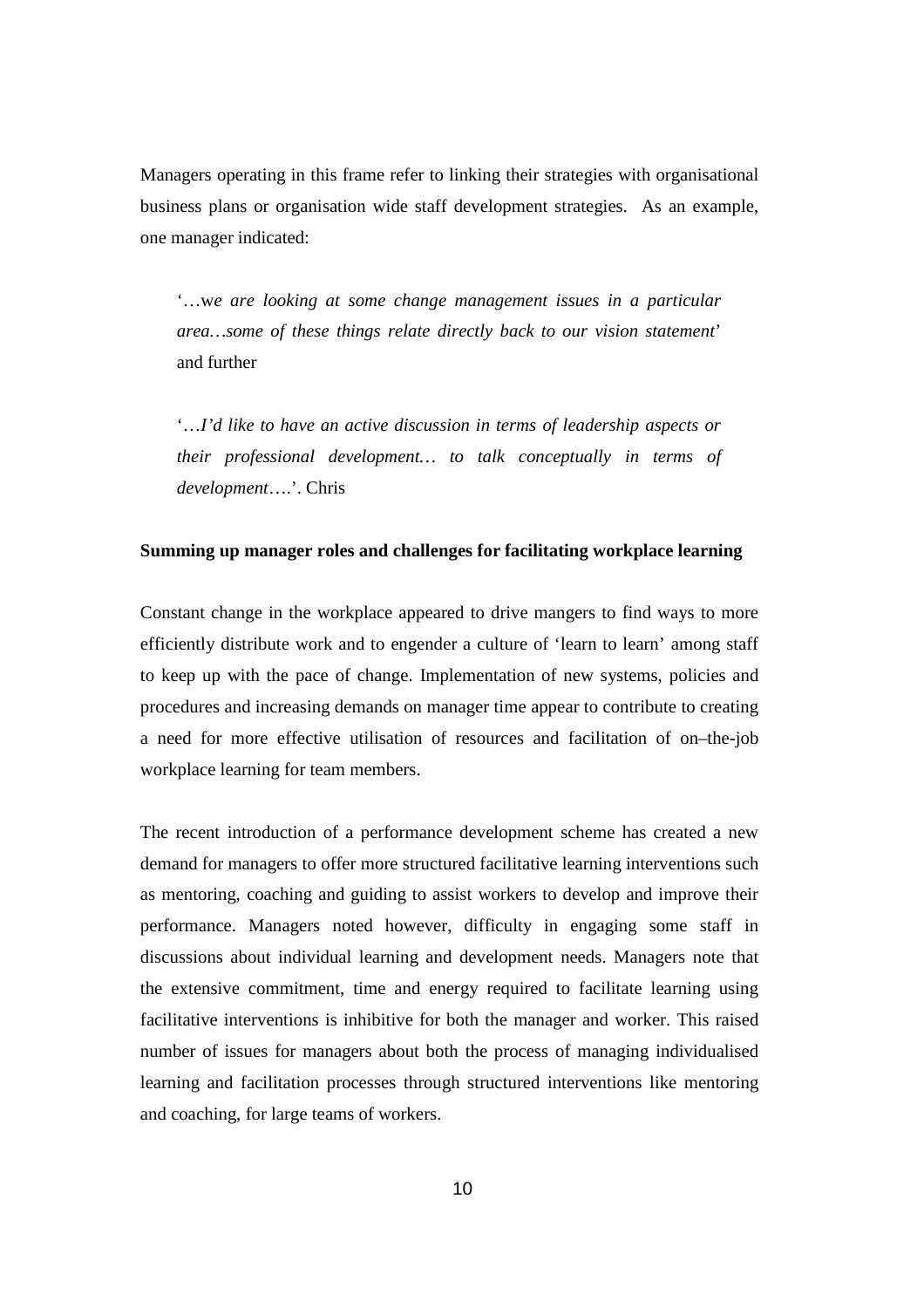Continuous and sometimes incomplete staff restructuring was also cited as a reason for the need for facilitation of workplace learning. Identified gaps in essential staff skills such as using communication tools and office software were also driving the need for continual identification of staff learning needs and encouragement to attend formal training programs. Increases in e-learning technologies also require that managers model the use of new workplace languages and communications tools to ensure staff communicate effectively in the new work environment.

Cases indicate that many of the learning strategies deployed by managers include individualised and collective learning strategies focused on developing both short and longer term staff capabilities. Managers also indicated that in order to facilitate learning for others it is necessary for them to 'know' their staff and to foster a safe, collaborative work environment. Social networking and sharing skills among team members are effective and sustainable ways to facilitate worker learning. However, challenges encountered by managers in most cases primarily included lack of manager time to address individual or group learning needs, concern about lack of engagement of workers in learning processes and the impact of continuously changing systems and procedures. A key concern for managers was a perceived under-acknowledgement at an organisational level of their role as a facilitator of workplace learning.

Overall, operations manager approaches to facilitating learning tend to be reactive to prevailing organisational needs and policy development. Evidence also suggests managers rely greatly on good will and informal sharing among staff to support continuous on-the-job skills and knowledge development. Workplace learning facilitation strategies deployed tend, however, to be somewhat ad hoc.

Manager activity in each of these frames may be viewed as making a contribution to organisational learning through attempts to address individual learning needs, the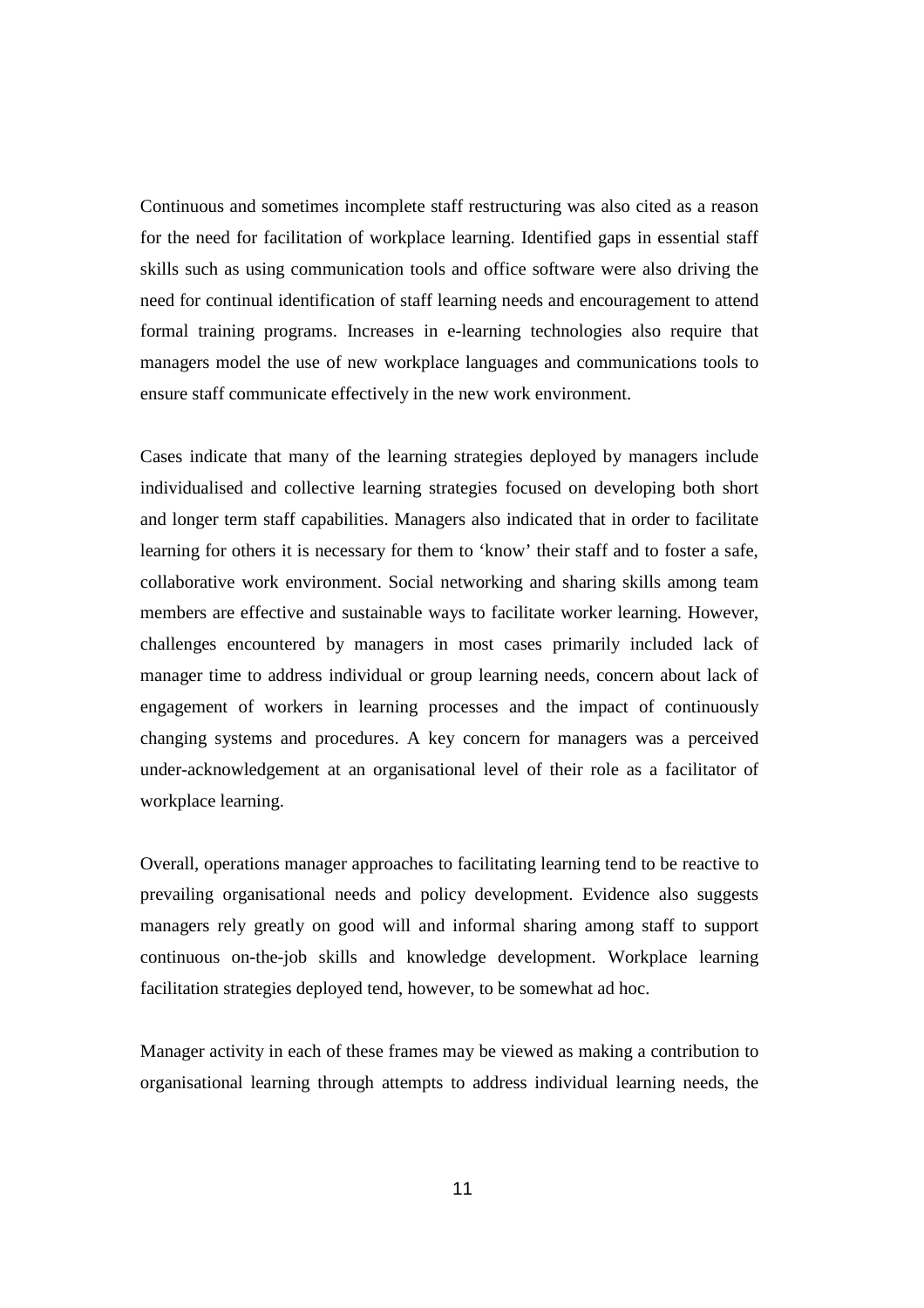outcomes of which could contribute to building collective memory and organisational knowledge.

# **Conclusion**

Preliminary analysis of cases studied has provided first indications of the actions of operations managers and their perception of their own role as facilitators of workplace learning. The impact of continuous change in work and the need for sustainable approaches to workplace learning appear to be leading managers to deploy a range of facilitative learning strategies to support everyday work and learning. Cases indicate manager roles extend beyond provision of workplace 'training' to develop staff. Managers appear to be taking on a variety of roles in identification of longer term learning needs and facilitation of ongoing contextualised learning through a range of participatory practices to develop staff. The cases indicate managers actively deployed a range of situated learning and workplace learning affordances (Billett 2006) such as access to social networks and facilitative interventions including mentoring and coaching to develop capabilities among workers and to prepare workers to meet new challenges. The three facilitative frames illustrate diversity in roles and some versatility in attempts to facilitate workplace learning for others.

Evidence suggests that managers not only identify and facilitate training for workers, they also actively seek to incorporate facilitative interventions for learning into everyday work in attempts to develop worker skills and experience in an effective and sustainable way. Despite the range of challenges faced by managers they continue to deploy strategies to facilitate on-the-job learning and are generally cognisant of the need to develop longer term learning strategies for workers as individuals and in the interests of the organisation. A key acknowledgement by managers is that in order to effectively facilitate learning among staff, they firstly to 'know their staff'. In line with this, managers talked about learning strategies to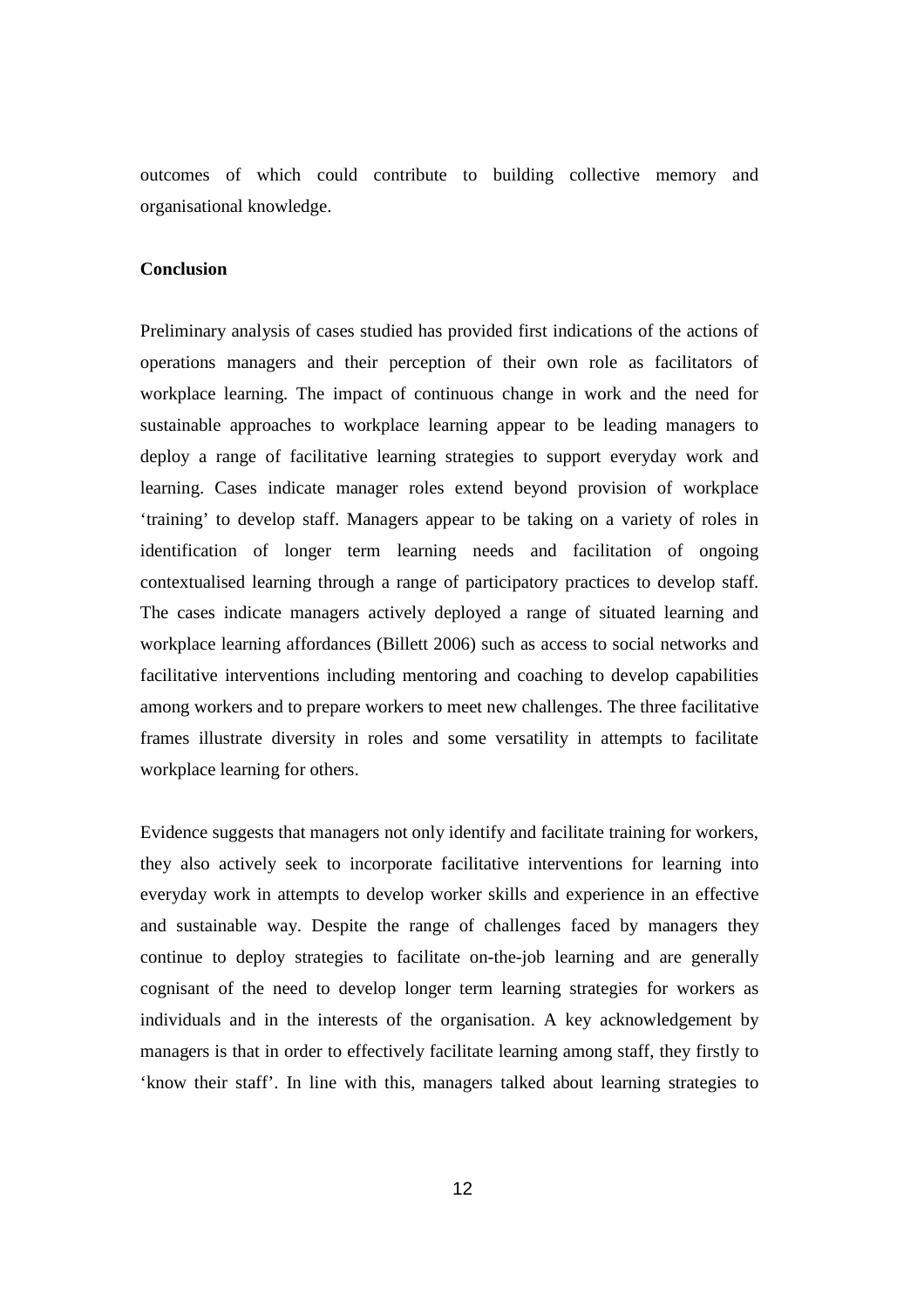build communication and social networking which, together, assist the process of building relationships between workers and between workers and managers.

In alignment with Hughes (2004) suggestion that workplace supervisors should focus on the indirect effects of their actions as learning facilitators, the cases studied indicate that managers actively seek to create an 'educative environment' to shape the learning of others through challenging tasks, engendering participation and creating opportunities. Cases also indicate that managers consider aspects of facilitating workplace learning as challenging and somewhat problematic, however, continue to identify and attempt to address ongoing learning needs using the resources available. The cases studied to date however, suggest a need for further inquiry into how ongoing everyday workplace learning is viewed, constructed and facilitated by managers, workers and their respective organisations.